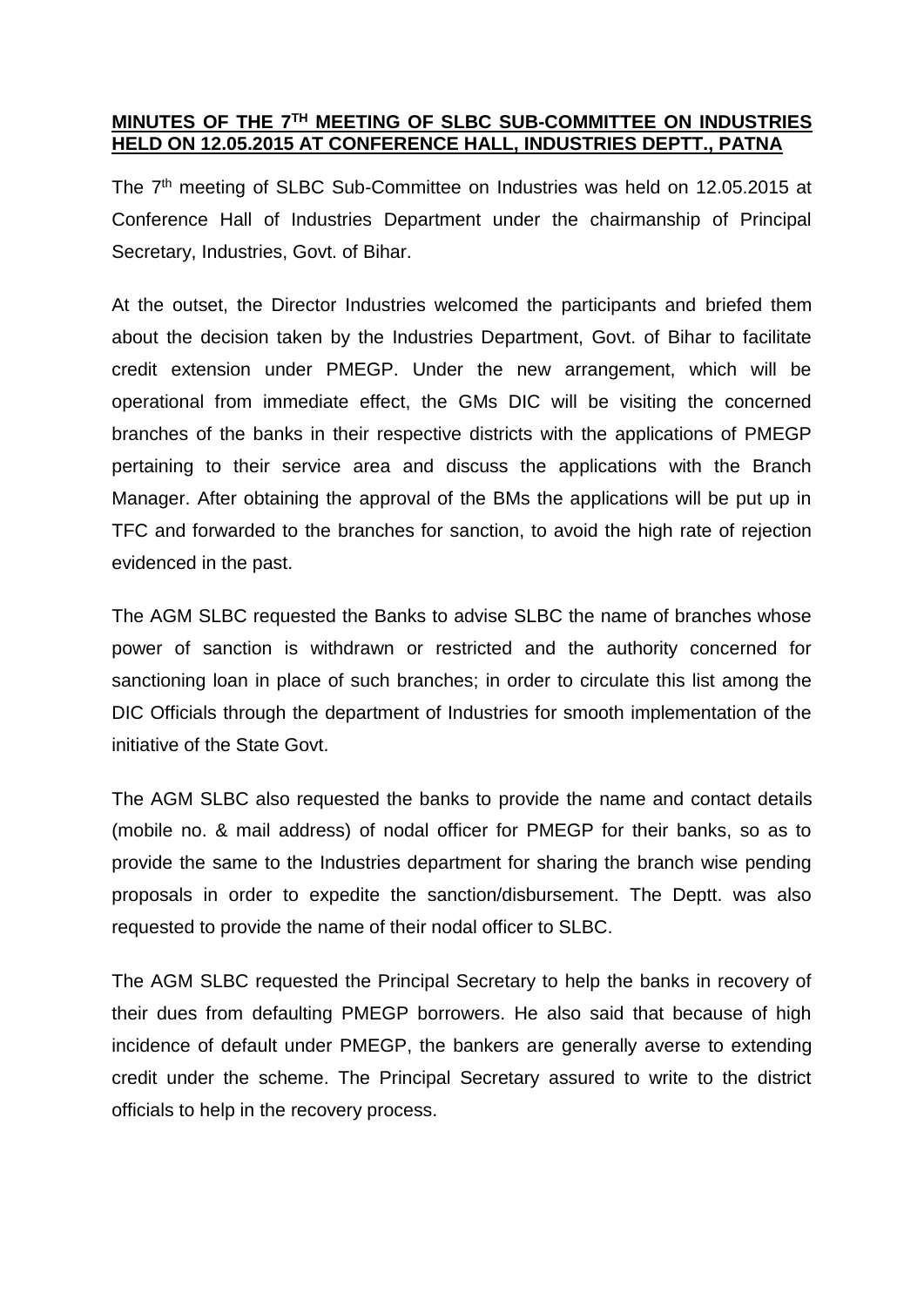The Director KVIC informed the House that the target for PMEGP for the State has been received and forwarded to SLBC for bank/district wise disaggregation. The AGM SLBC advised the House that the distribution of target among banks/district has already been done and circulated. He also advised that Rs. 32.27 crores out of Rs. Rs. 90.72 crores of margin money sanctioned for the year 2015-16 is to be adjusted against 1231 proposals sanctioned and disbursed by the banks during 2014-15, as per the instructions of KVIC as it could not be done in time, due to shortage of fund. Consequently, while distributing the PMEGP target for the year 2015-16 the reduced amount (Rs. 58.44 crores) of margin money was taken into consideration by SLBC. The Principal Secretary advised to take up the matter with KVIC for upward revision of margin money allocated for the State.

The Director Industries pointed out that because of the schedule of meeting of SLBC being at quarterly interval, the PMEGP data reviewed in the meeting is normally more than one month old. In order to get the real time data for better monitoring/review, he suggested the participating banks to put up their state level website where branches should be asked to key-in their sanctions on a daily basis.

The Assistant Director of Industries requested the banks to respond to the department's letter (letter no. 48 dated 08.01.2015) asking for waiver of interest amount by the respective banks for those cases of powerloom weavers whose sanctioned limit was over Rs. 5 lacs and whose account was declared as NPA prior to the cut off date of 31.03.2007, in order to seek reimbursement of Rs. 5 lacs from the State Govt.; subject to payment of the balance principal amount by the account holder.

The Principal Secretary advised the Banks to gear up their machinery from the beginning of the year in order to achieve 100% target under PMEGP as well as under Weavers Credit Card.

The meeting ended with a vote of thanks to the chair.

**\*\*\*\*\*\*\*\*\*\*\*\***